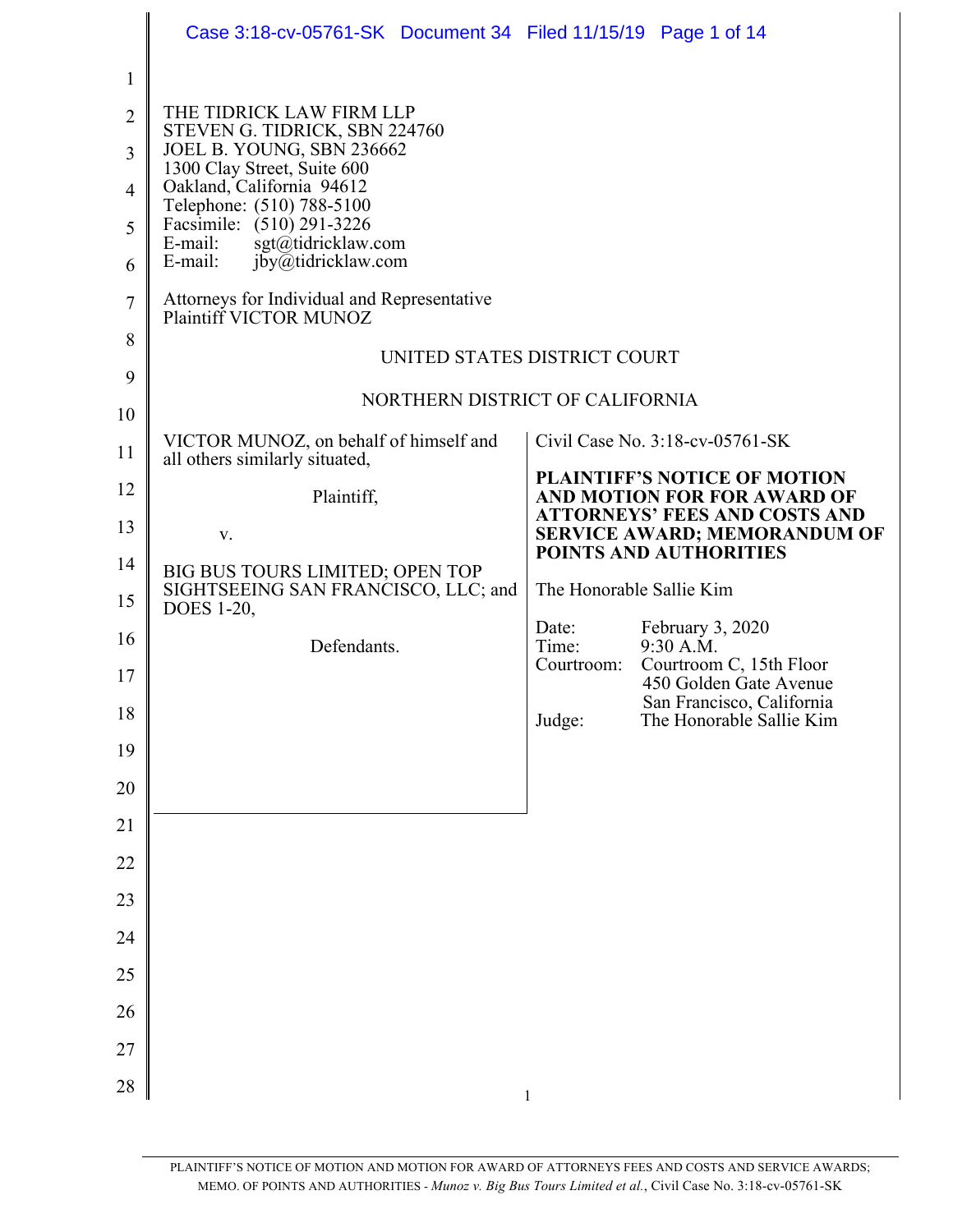|                | Case 3:18-cv-05761-SK Document 34 Filed 11/15/19 Page 2 of 14                                       |  |  |  |  |
|----------------|-----------------------------------------------------------------------------------------------------|--|--|--|--|
| $\mathbf{1}$   |                                                                                                     |  |  |  |  |
| $\overline{2}$ | NOTICE OF MOTION AND MOTION                                                                         |  |  |  |  |
| $\overline{3}$ | TO ALL INTERESTED PARTIES AND THEIR ATTORNEYS OF RECORD:                                            |  |  |  |  |
| $\overline{4}$ | <b>PLEASE TAKE NOTICE</b> that on February 3, 2020, at 9:30 A.M. or as soon thereafter              |  |  |  |  |
| 5              | as the matter may be heard, before the Honorable Sallie Kim, United States District Court,          |  |  |  |  |
| 6              | Northern District of California, 450 Golden Gate Avenue, San Francisco, California, 15th Floor,     |  |  |  |  |
| $\overline{7}$ | Courtroom C, Plaintiff Victor Munoz ("Plaintiff") will and hereby does move the Court, pursuant     |  |  |  |  |
| 8              | to Rule 23(h) of the Federal Rules of Civil Procedure, for an order awarding \$17,500 in attorneys' |  |  |  |  |
| 9              | fees, \$1,089.51 in incurred litigation costs, and a service award to Plaintiff Victor Munoz in the |  |  |  |  |
| 10             | amount of \$5,000.00 for his service to the class. The motion will be based on this Notice, the     |  |  |  |  |
| 11             | Memorandum of Points and Authorities below, the declaration of Steven G. Tidrick, Esq. filed        |  |  |  |  |
| 12             | herewith, the other records, pleadings, and papers filed in this action, and any evidence or        |  |  |  |  |
| 13             | argument presented at the hearing on this motion.                                                   |  |  |  |  |
| 14             | DATED: November 15, 2019<br>Respectfully submitted,                                                 |  |  |  |  |
| 15             | THE TIDRICK LAW FIRM LLP                                                                            |  |  |  |  |
| 16             | /s/ Steven G. Tidrick<br>By:                                                                        |  |  |  |  |
| 17             | STEVEN G. TIDRICK, SBN 224760                                                                       |  |  |  |  |
| 18             | Attorneys for Individual and Representative                                                         |  |  |  |  |
| 19             | Plaintiff VICTOR MUNOZ                                                                              |  |  |  |  |
| 20             | <b>MEMORANDUM OF POINTS AND AUTHORITIES</b>                                                         |  |  |  |  |
| 21             | <b>INTRODUCTION</b><br>I.                                                                           |  |  |  |  |
| 22             | Through this motion, Plaintiff Victor Munoz ("Plaintiff") seeks an order awarding                   |  |  |  |  |
| 23             | \$17,500 in attorneys' fees, \$1,089.51 in incurred litigation costs, and an enhancement payment    |  |  |  |  |
| 24             | to Plaintiff Victor Munoz in the amount of \$5,000.00 for his service to the class.                 |  |  |  |  |
| 25             | NATURE OF CASE AND PROCEDURAL HISTORY<br>П.                                                         |  |  |  |  |
| 26             | In the interests of efficiency, Plaintiff refers the Court to (1) Plaintiff's motion for            |  |  |  |  |
| 27             | preliminary approval of the settlement, which describes the case and its procedural history. See    |  |  |  |  |
| 28             | 2                                                                                                   |  |  |  |  |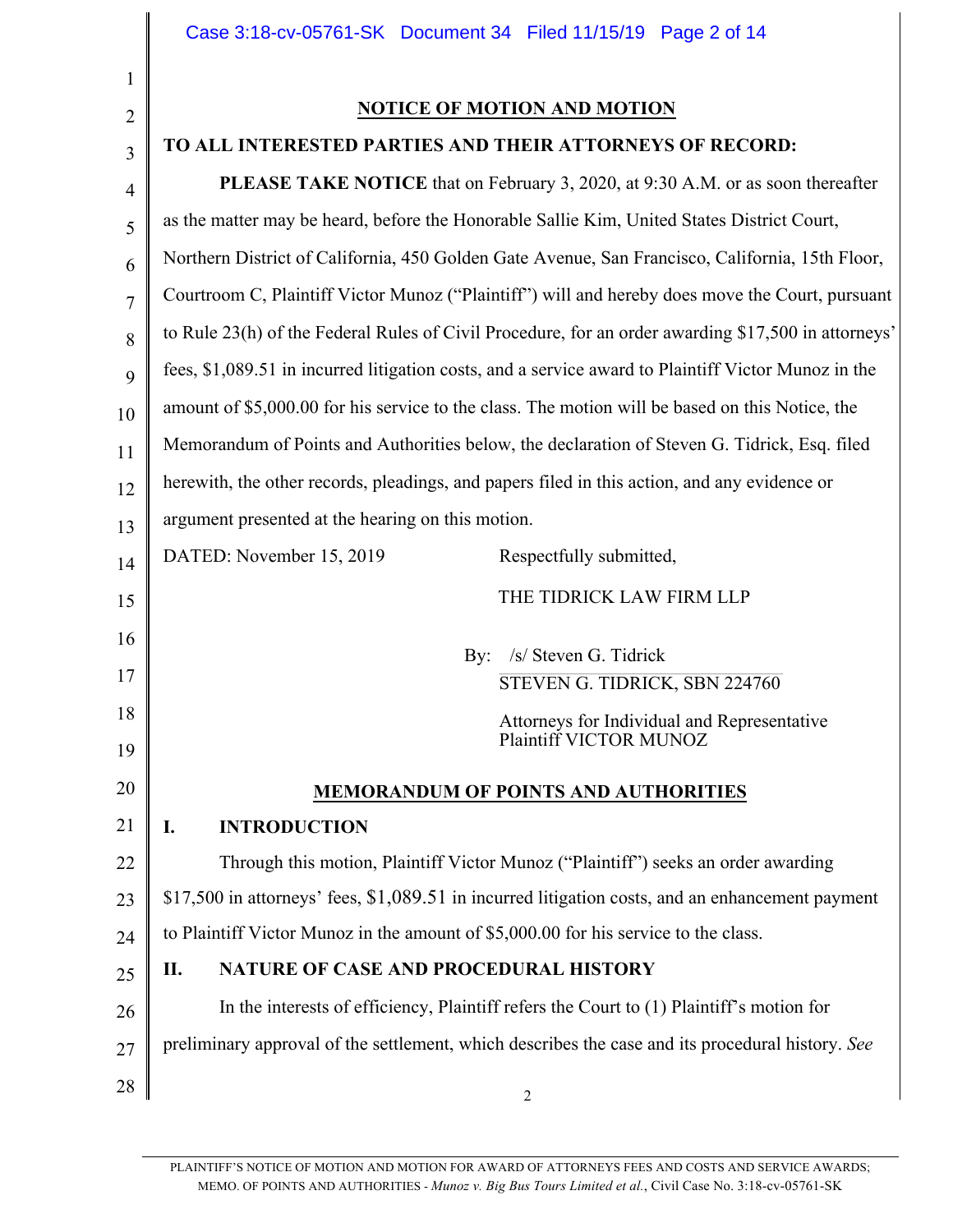## Case 3:18-cv-05761-SK Document 34 Filed 11/15/19 Page 3 of 14

3 Docket No. 24 ("Plaintiff's Motion for Preliminary Approval"), at ECF pages 4:6-5:5.<sup>1</sup> That motion, and the renewed motion that was filed after amending the settlement agreement, summarize the terms of the settlement agreement. *See* Plaintiff's Motion for Preliminary Approval, at ECF pages 6:2-9:17; Plaintiff's Renewed Motion for Preliminary Approval (Docket No. 31), ECF pages 3:13-4:6. The settlement agreement, entitled "Stipulation Re: Class Action Settlement & Release," was filed on August 12, 2019 (ECF No. 30) ("Settlement Agreement"). The Court entered an order preliminarily approving the settlement on September 5, 2019. See ECF No. 33.

9 10

1

2

4

5

6

7

8

## **III. SETTLEMENT TERMS RELEVANT TO THIS MOTION**

11 12 13 14 15 16 17 The Settlement Agreement authorizes the Court to award a service award (also known as an enhancement payment) to the Class Representative, Victor Munoz, not to exceed \$5,000, for his service to the class. *See* Settlement Agreement, ECF No. 30, at ECF page 5, § 6(a)(iv). It is within the Court's discretion whether to award such a payment and in what amount. *See id*. The Settlement Agreement provides that any of that requested amount that the Court does not approve shall be added to the Net Settlement Amount to be distributed to the Class. See *id*. at ECF page 5, § 7.

18 19 20 21 22 23 The Court also has the discretion to award Class Counsel attorneys' fees of up to twenty five percent (25%) of the \$70,000 Gross Settlement Value, *i.e.*, \$17,500, and reimbursement of reasonable litigation expenses, with the total fees and costs not to exceed \$20,000. *See* Settlement Agreement, ECF No. 30, at ECF pages 5 and 9, §§ 7 and 14. The Settlement Agreement provides that any of those requested amounts that the Court does not approve shall be added to the Net Settlement Amount to be distributed to the Class. *See id*. at ECF page 5, § 7.

- 24 **IV. ARGUMENT**
- 25 26

**A. Plaintiff's Counsel Are Entitled to Recover Fees from the Common Fund** Federal Rule of Civil Procedure 23 provides that, "[i]n a certified class action, the court may award reasonable attorney's fees and nontaxable costs that are authorized by law or by the

28

27

 $\frac{1}{1}$  In this brief, page references for ECF-filed documents refer to the page numbers at the tops of the pages generated by the ECF system, not to the page numbers at the bottoms of the pages.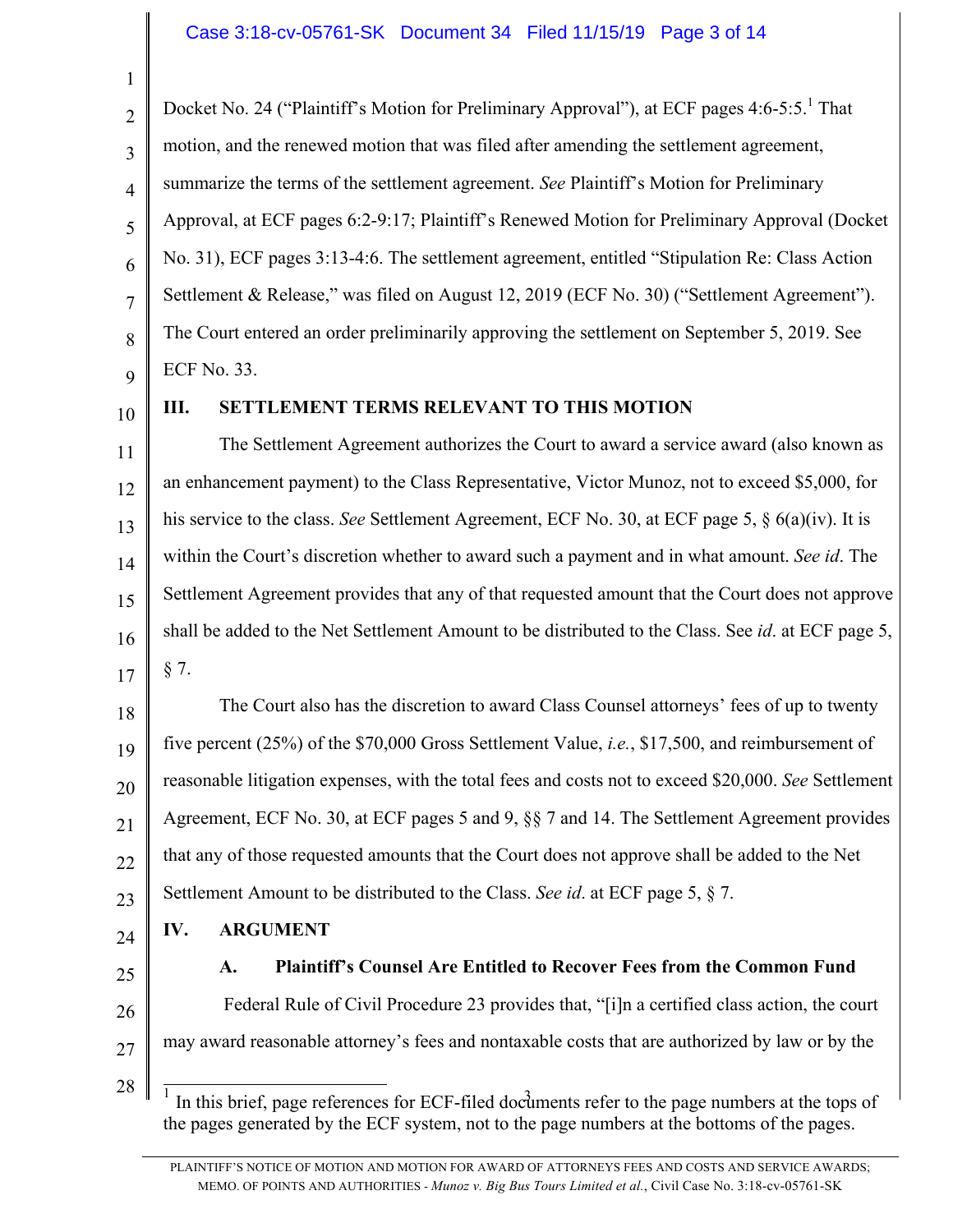## Case 3:18-cv-05761-SK Document 34 Filed 11/15/19 Page 4 of 14

1

2 3 4 5 6 7 8 9 10 11 12 parties' agreement." Fed. R. Civ. Proc. 23(h). Rule 23(h) applies to requests for attorney's fees for settled class actions. *See Staton v. Boeing Co*., 327 F.3d 938, 964 (9th Cir. 2003) (explaining that "[a]ttorneys' fees provisions included in proposed class action agreements are, like every other aspect of such agreements, subject to the determination whether the settlement is 'fundamentally fair, adequate and reasonable'"). According to the Ninth Circuit, in order to protect the due-process rights of unnamed class members, any such request must be filed prior to the deadline to object to the settlement. *In re Mercury Interactive Corp. Sec. Litig*., 618 F.3d 988, 994-95 (9th Cir. 2010) ("*In re Mercury*"). *See also Weeks v. Kellogg Co*., 2011 U.S. Dist. LEXIS 155472, at \*80 (C.D. Cal. Nov. 23, 2011) (applying *In re Mercury* and holding that the filing of a fee petition one week before the objection deadline comported with due process). The present motion, filed on November 15, 2019, complies with *In re Mercury*.

13 14 15 16 17 With regard to the merits of the Motion, in analyzing Rule 23(h) fee requests, courts "'have an independent obligation to ensure that the award, like the settlement itself, is reasonable, even if the parties have already agreed to an amount.'" *Vandervort v. Balboa Capital Corp*., 2014 U.S. Dist. LEXIS 46174 (C.D. Cal. Mar. 27, 2014) (quoting *In re Bluetooth Headset Prods. Litig*., 654 F.3d 936, 941 (9th Cir. 2011)).

18 19 20 21 22 23 24 25 26 27 The U.S. Supreme Court "has recognized consistently that a litigant or a lawyer who recovers a common fund . . . is entitled to a reasonable attorney's fee from the fund as a whole." *Boeing Co. v. Van Gemert*, 444 U.S. 472, 478 (1980); *Staton*, 327 F.3d at 967 (same). For purposes of determining a reasonable fee, "'courts have discretion to employ either the lodestar method or the percentage-of-recovery method.'" *Greko v. Diesel U.S.A., Inc*., 2013 U.S. Dist. LEXIS 60114, at \*23 (N.D. Cal. Apr. 26, 2013)*.* Generally speaking, though, "[t]he lodestar method is . . . preferable when calculating statutory attorney fees, whereas the percentage-ofrecovery approach is appropriate when the fees will be drawn from a common fund." *Clark v. Payless Shoesource, Inc*., 2012 U.S. Dist. LEXIS 105187, at \*3-4 (W.D. Wash. July 27, 2012) (citing *In re Bluetooth Headset Prods. Litig*., 654 F.3d at 941).

28 4 The Ninth Circuit has explained that, "[b]ecause the benefit to the class is easily quantified in common-fund settlements, we have allowed courts to award attorneys a percentage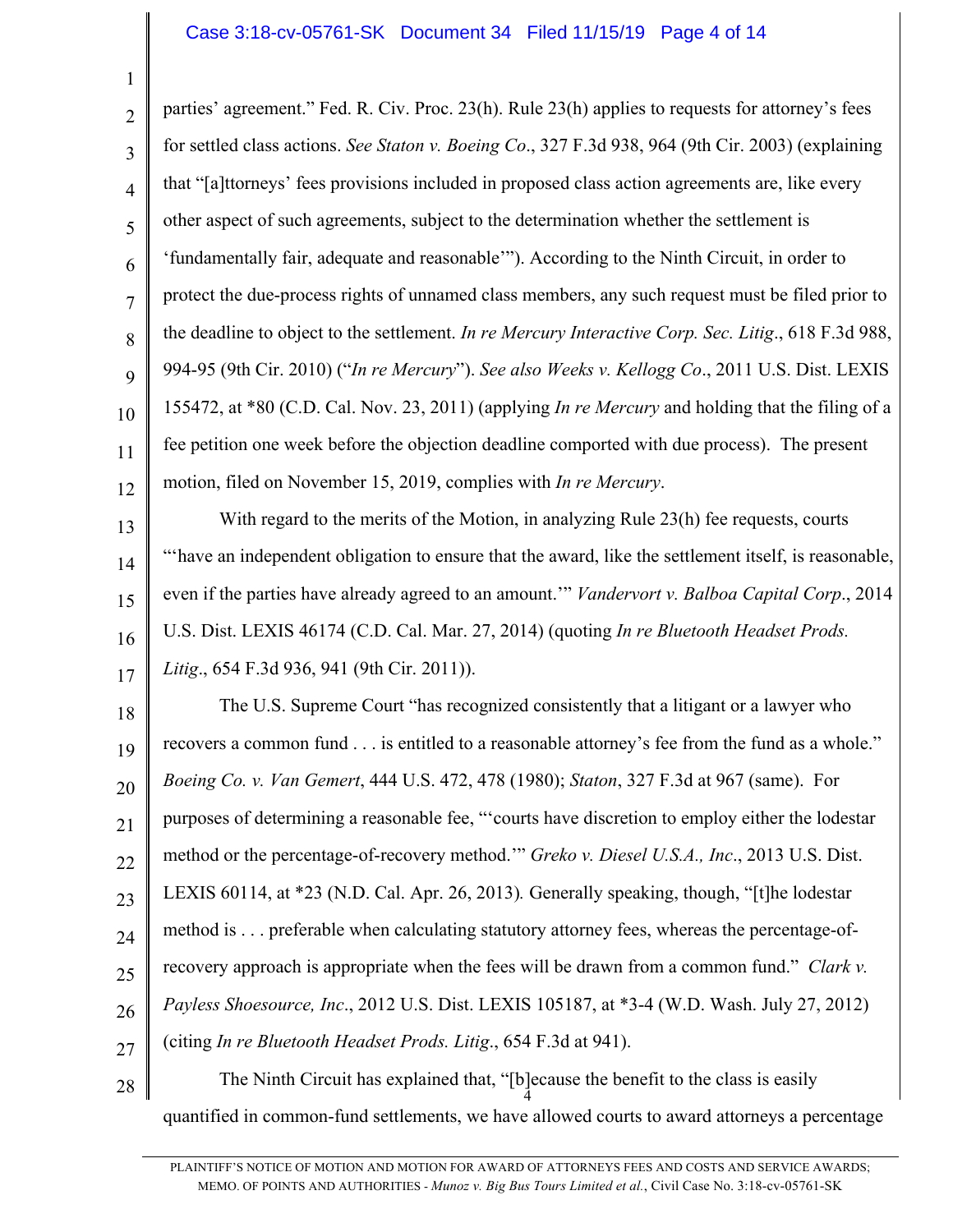#### Case 3:18-cv-05761-SK Document 34 Filed 11/15/19 Page 5 of 14

1

2

3

4

5

6

7

8

of the common fund in lieu of the often more time-consuming task of calculating the lodestar." *In re Bluetooth*, 654 F.3d at 942. *See also Elliott v. Rolling Frito-Lay Sales, LP*, 2014 WL 2761316, at \*9, 2014 U.S. Dist. LEXIS 83796, at \*25 (C.D. Cal. June 12, 2014) (C.D. Cal. June 12, 2014) (Carter, J.) ("There are significant benefits to the percentage approach, including consistency with contingency fee calculations in the private market, aligning the lawyers' interests with achieving the highest award for the class members, and reducing the burden on the courts that a complex lodestar calculation requires.").

9 10 11 12 13 14 15 16 17 18 As explained by the Ninth Circuit, a "common fund" exists "when (1) the class of beneficiaries is sufficiently identifiable, (2) the benefits can be accurately traced, and (3) the fee can be shifted with some exactitude to those benefiting." *In re Petition of Hill*, 775 F.2d 1037, 1041 (9th Cir. 1985). According to the Supreme Court, "the[se] criteria are satisfied when each member of a certified class has an undisputed and mathematically ascertainable claim to part of a lump-sum [amount]." *Boeing Co. v. Van Gemert*, 444 U.S. 444, 479 (1980). Here, the Settlement Agreement creates a common fund, as the class of beneficiaries is sufficiently identifiable, the benefits can be accurately traced, and the fee can be shifted with some exactitude to those benefiting. As explained in more detail below, Class Counsel's requested fee award amount is reasonable, and is significantly less than the lodestar.

19

# **B. The Requested Fees Are Within the Range of Approval**

20 21 22 23 24 25 26 27 28 5 The Ninth Circuit has stated that "25 percent of the fund [i]s the 'benchmark' award that should be given in common fund cases." *Six (6) Mexican Workers v. Arizona Citrus Growers*, 904 F.2d 1301, 1311 (9th Cir. 1990). That said, "the exact percentage varies depending on the facts of the case, and in 'most common fund cases, the award exceeds that benchmark.'" *Johnson v. General Mills, Inc.*, 2013 U.S. Dist. LEXIS 90338, at \*20 (C.D. Cal. June 17, 2013) (quoting *Vasquez v. Coast Valley Roofing, Inc*., 266 F.R.D. 482, 491 (E.D. Cal. 2010). Thirty percent is within the "usual range." *Vizcaino v. Microsoft Corp.*, 290 F.3d 1043, 1047 (9th Cir. 2002). *See also In re Activision Sec. Litig*., 723 F. Supp. 1373, 1377-78 (N.D. Cal. 1989) (stating that "nearly all common fund awards range around 30%"). When the Court awards fees above or below the benchmark, the "record must indicate the Court's reasons for doing so." *Glass v. UBS Fin. Servs.*,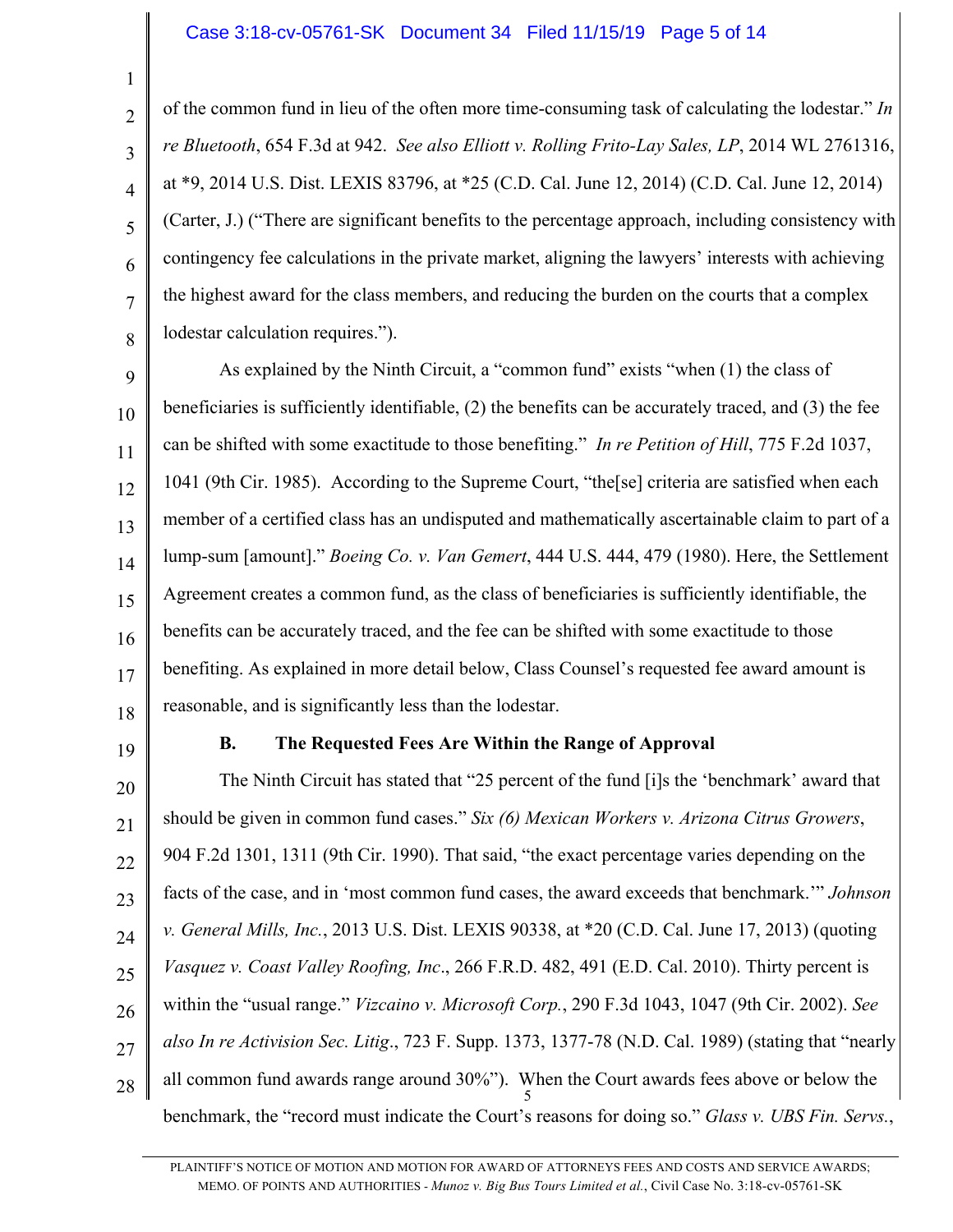2

3

4

5

2007 U.S. Dist. LEXIS 8476, at \*44 (N.D. Cal. Jan. 26, 2007) (citing *Powers v. Eichen*, 229 F.3d 1249, 1256-57 (9th Cir. 2000)).

In this case, the gross settlement amount is \$70,000. The requested fee award of \$17,500 in attorneys' fees represents 25% of that amount.

6 7 8 9 10 11 Among the circumstances the Ninth Circuit has considered relevant in assessing reasonableness are: (1) the results achieved; (2) the riskiness of prosecuting the litigation; (3) whether counsel obtained benefits for the Class above and beyond the cash settlement fund itself; and (4) the financial burden carried by counsel in prosecuting the case on a contingency basis. *Vizcaino*, 290 F.3d 1043 at 1048-50. In this case, three of the four factors favor a finding that a fee award of more than 25% would be reasonable.

12 13 14 First, Class Counsel have obtained favorable results for the class. It is no exaggeration to predict that without using the class action process, the relief that members of the class were likely to achieve ranged from negligible to zero.

15 16 17 18 19 20 21 22 23 24 25 26 Second, prosecuting the litigation has been risky. This case is not one in which a substantial settlement and a recovery of a large attorneys' fee was a foregone conclusion. *See Deposit Guar. Nat'l Bank v. Roper*, 445 U.S. 326, 338-39 (1980) (recognizing importance of incentivizing qualified attorneys to devote their time to complex, time-consuming cases in which they risk nonpayment); *Vizcaino*, 290 F.3d at 1048 ("Risk is a relevant circumstance."). Numerous affirmative defenses have been pleaded that, if successful, could bar any recovery. Moreover, there is the risk that no FLSA collective or Rule 23 class would be certified, the risk that an order certifying an FLSA collective or a Rule 23 class would be overturned on appeal, and the risk that a certified class would later be decertified, each of which is a significant risk in a class action and collective action case such as this. Finally, even if a judgment was obtained in favor of the class, the outcome of any appeals from such a judgment, were they to proceed, would be uncertain.

27 28 6 Third, Plaintiff's counsel has carried a financial burden in prosecuting the case on a contingency basis has been substantial. To date, Plaintiff's counsel have received no fees during the pendency of this action, which was filed on April 20, 2018, and they have also advanced all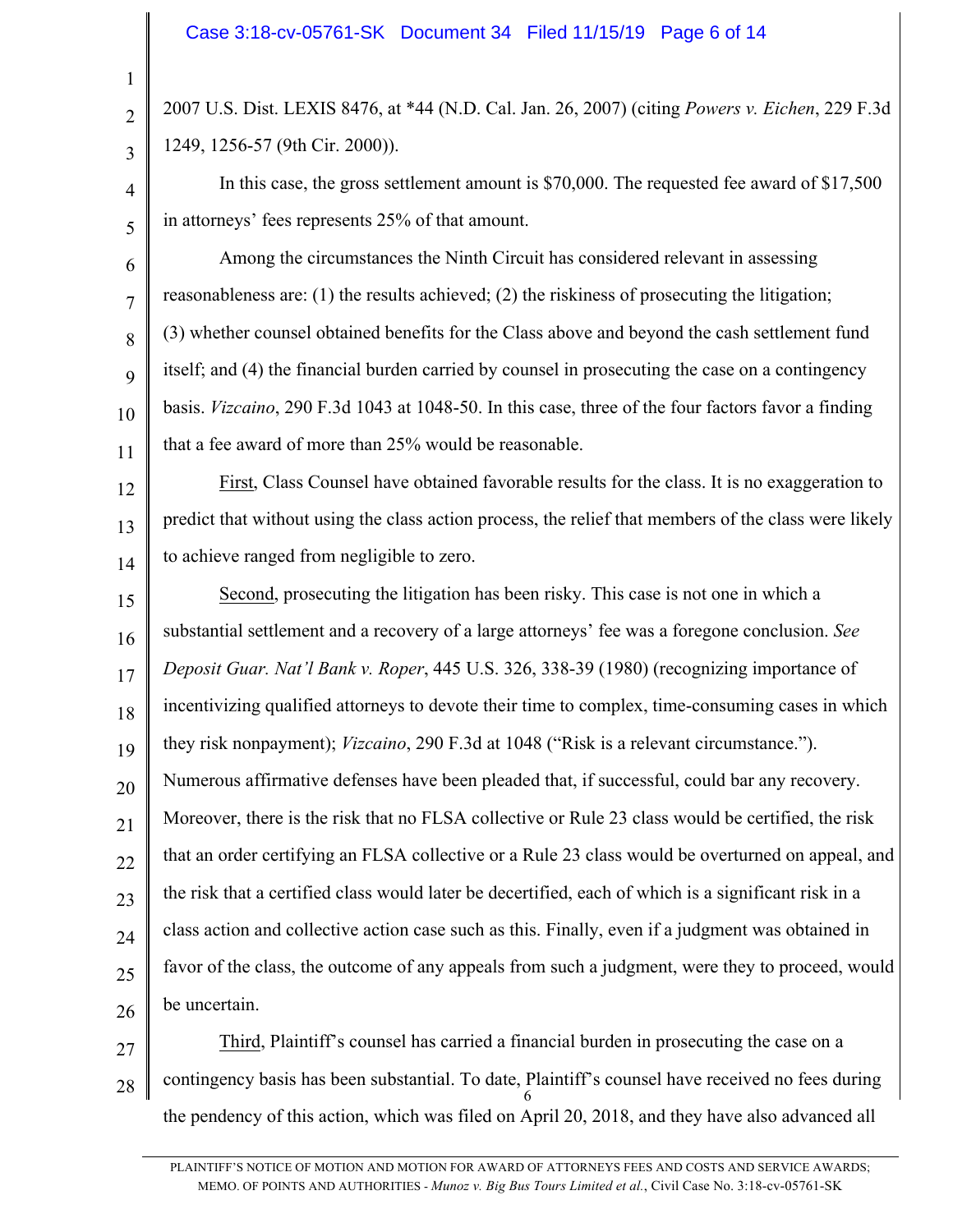2

3

costs, despite the risk of no recovery. *See* Declaration of Steven G. Tidrick, Esq., filed herewith ("Tidrick Decl."), ¶ 17.

4 5 6 7 8 9 10 11 12 13 14 15 16 17 18 19 20 21 22 23 24 The circumstances described above would support an upward adjustment from the Ninth Circuit's benchmark of 25 percent. *See, e.g., Hopkins v. Stryker Sales Corp.*, 2013 U.S. Dist. LEXIS 16939, at \*8-9 (N.D. Cal. Feb. 6, 2013) (discussing other wage-and-hour cases in which courts awarded attorneys' fees of 33 1/3% or more, explaining that conducting the case "on an entirely contingent fee basis against a well-represented [d]efendant" supported an upward fee adjustment, and awarding Class Counsel attorneys' fee award of 30 percent of the common fund); *Thieriot v. Celtic Ins. Co*., 2011 U.S. Dist. LEXIS 44852 (N.D. Cal. Apr. 21, 2011) ("It is common practice to award attorneys' fees at a higher percentage than the 25% benchmark in cases that involve a relatively small — i.e., under \$10 million — settlement fund."); *In re Heritage Bond Litig*., 2005 U.S. Dist. LEXIS 13555, at\*69 (C.D. Cal. June 10, 2005) ("Here, the Court notes that Plaintiffs' counsel proceeded entirely on contingency basis, while paying for all expenses incurred. There was no guarantee of any recovery, and thus, counsel was subjected to considerable risk of no compensation for time or no reimbursement for expenses."); *Boyd v. Bank of Am. Corp.*, 2014 U.S. Dist. LEXIS 162880, at \*28-29 (C.D. Cal. Nov. 18, 2014) ("Both of the firms representing the Class are small firms with fewer than fifteen attorneys. Firms of this size face even greater risks in litigating large class actions with no guarantee of payment. The Court finds that the considerable risk in this case due to the uncertain legal terrain, coupled with Counsel's contingency fee arrangement, weigh in favor of an increase from the benchmark rate. . . . Decisions in analogous wage and hour suits have found awards of one third of the common fund appropriate.") (citing cases and ordering attorneys' fee award of one-third of the common fund).

25 26 27 28 7 Another factor favoring the requested attorneys' fee award is that it equates to an amount that is significantly less than the lodestar, as discussed in more detail below. Thus, the requested fee award results in a "negative multiplier," which supports a finding that the requested fee award, is reasonable and fair. *See, e.g., Pierce v. Rosetta Stone, Ltd.*, 2013 U.S. Dist. LEXIS 138921, at \*18, 2013 WL 5402120, at \*6 (N.D. Cal. Sept. 26, 2013) (finding that "the requested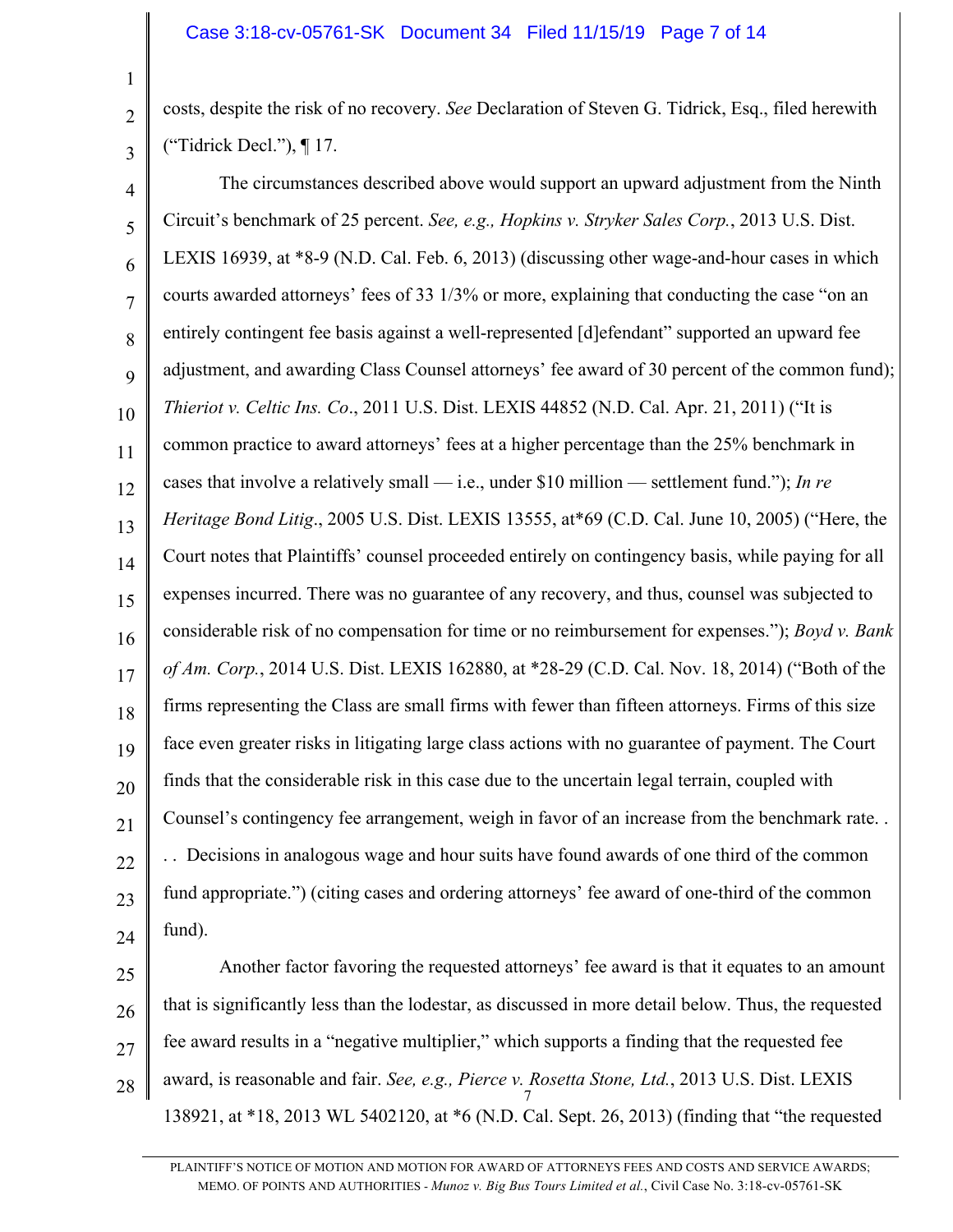## Case 3:18-cv-05761-SK Document 34 Filed 11/15/19 Page 8 of 14

fee award results in a so-called negative multiplier, which suggests that the percentage of the fund amount is reasonable and fair"); *Hopkins v. Stryker Sales Corp.,* 2013 U.S. Dist. LEXIS 16939, at \*9 (N.D. Cal. Feb. 6, 2013) (stating that in several cases in which courts awarded 33 and 1/3 percent of the common fund, the requested fees were "significantly less than the lodestar," citing cases).

# **C. The Lodestar "Cross-check" Confirms that the Requested Attorneys' Fees Are Reasonable**

1

2

3

4

5

6

7

8

9 10 11 12 13 14 15 16 17 18 19 20 21 22 23 24 When setting a fee award, courts can—and should—apply the alternative lodestar method to provide "perspective on the reasonableness of a given percentage award." *Vizcaino*, 290 F.3d at 1050. According to the Ninth Circuit, "[c]alculation of the lodestar, which measures the lawyers' investment of time in the litigation, provides a check on the reasonableness of the percentage award." *Id*. "Lodestar calculations are determined by multiplying the number of hours reasonably expended during the litigation by a reasonable hourly rate." *In re Heritage Bond Litig.*, 2005 U.S. Dist. LEXIS 13555, at \*19 (C.D. Cal. June 10, 2005) (citing *Hanlon v. Chrysler Corp*., 150 F.3d 1011, 1029 (1998)). It is "common for a counsel's lodestar figure to [then] be adjusted upward by some multiplier reflecting a variety of factors such as the effort expended by counsel, the complexity of the case, and the risks assumed by counsel." *Id*. at \*71-72 (citing *In re Linerboard Antitrust Litig*., 2004 U.S. Dist. LEXIS 10532, 2004 WL 1221350, at \*16 (E.D. Pa. June 2, 2004) (recognizing that from 2001 to 2003, the average multiplier approved in common fund cases was 4.35, and during the 30 year period from 1973-2003, the average multiplier approved in common fund class actions was 3.89) (citing Stuart J. Logan, et al., Attorney Fee Awards in Common Fund Class Actions, 24 Class Action Reports 167 (2003)), disapproved on other grounds as stated in *In re ATM Fee Antitrust Litig*., 686 F.3d 741, 755 n.7 (9th Cir. 2011)).

25 26 27 28 8 Here, based on detailed, contemporaneously-kept time records, Plaintiff's counsel's unadjusted lodestar (*i.e.*, with no multiplier) is \$32,601.50, computed as a function of the hours and rates described in the declaration of Steven G. Tidrick, Esq., filed herewith. Both the hourly rates and the associated hours are reasonable. As to the rates, "'[t]he proper reference point in determining an appropriate fee award is the rates charged by private attorneys in the same legal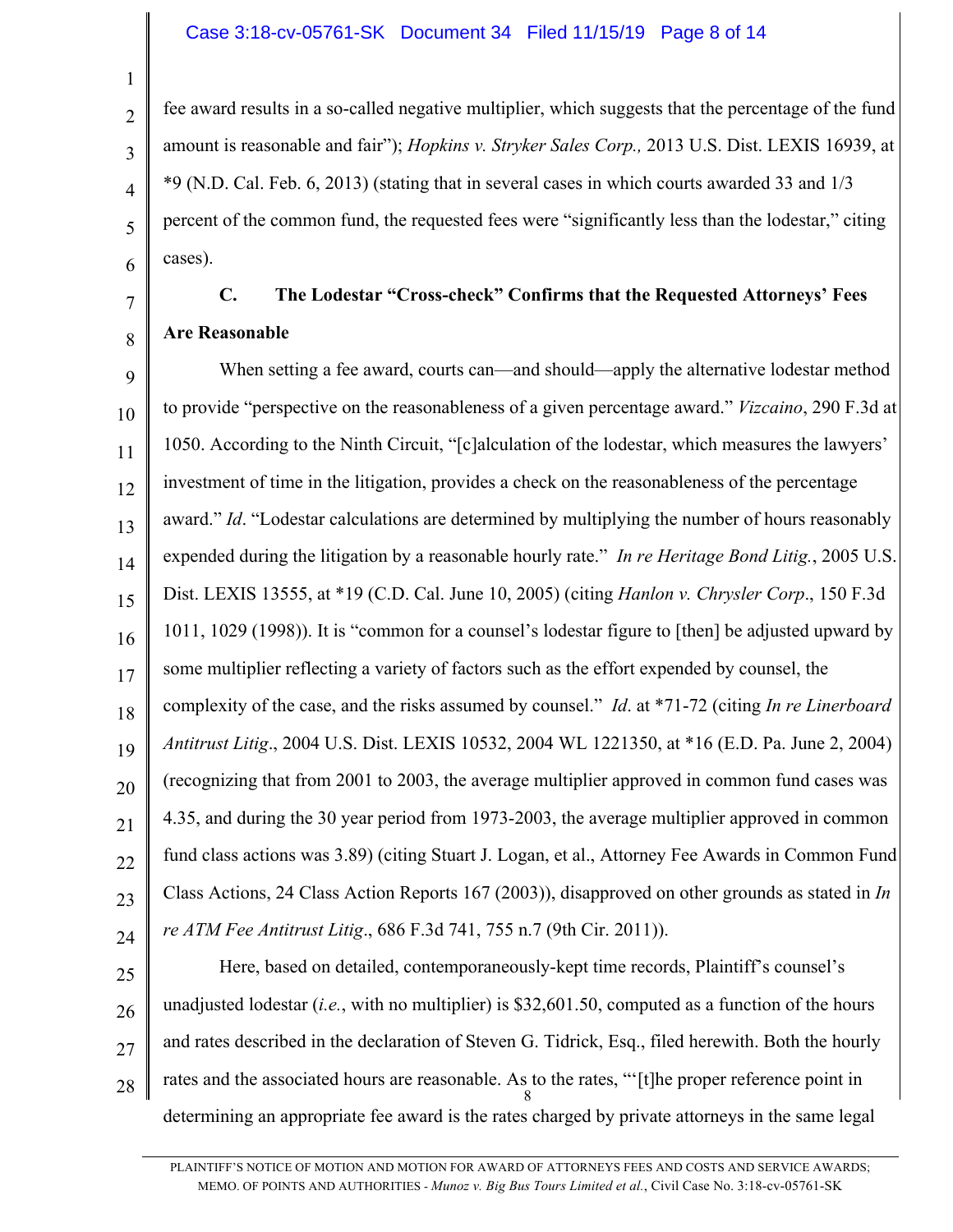#### Case 3:18-cv-05761-SK Document 34 Filed 11/15/19 Page 9 of 14

1

2 3 4 5 6 7 8 9 10 11 12 market as prevailing counsel.'" *Rutti v. Lojack Corp.*, 2012 U.S. Dist. LEXIS 107677, at \*30 (C.D. Cal. July 31, 2012) (quoting *Trevino v. Gates*, 99 F.3d 911, 925 (9th Cir. 1996)). The rates charged by private attorneys in the same legal market, in turn, are the "prevailing market rate[s] in the relevant community" for lodestar purposes. *Davis v. City of San Francisco*, 976 F.2d 1536, 1547 (9th Cir. Cal. 1992) (quoting *Bouman v. Block*, 940 F.2d 1211, 1235 (9th Cir. 1991), cert. denied, 112 S.Ct. 640 (1991), and citing *Blum v. Stenson*, 465 U.S. 886, 895 (1984), vacated in part on other grounds by 984 F.2d 345 (9th Cir. 1993)). When setting rates, courts should use the attorneys' "current" rates, *i.e.*, their rates at the time of the fee application. *See In re HPL Techs., Inc. Sec. Litig*., 366 F. Supp. 2d 912, 919–20 (N.D. Cal. 2005) (explaining that the use of current rates "simplifies the calculation and accounts for the time value of money in that lead counsel ha<sup>[ve]</sup> not been paid contemporaneously").

13 14 15 16 17 18 19 20 21 The requested hourly rates are within the range of rates that federal courts in California have recently approved in employment class actions. For example, in *Nitsch v. DreamWorks Animation SKG Inc.*, 2017 WL 2423161, at \*9 (N.D. Cal. June 5, 2017), the court found that hourly rates of up to \$1,200—far above Class Counsel's requested hourly rates here—were "fair, reasonable, and market-based, particularly for the 'relevant community' in which counsel work." Similarly, in *Koz v. Kellogg Co.*, 2013 U.S. Dist. LEXIS 129205 (C.D. Cal. Sept. 10, 2013), the court approved attorney hourly rates of up to \$950. *See id.* at \*23–24. *See also Pierce v. County of Orange*, 905 F. Supp. 2d 1017, 1036 & n.16 (C.D. Cal. 2012) (approving rates of up to \$850 per hour).

22 23 24 25 26 27 28 9 Other courts have approved The Tidrick Law Firm's hours and hourly rates, including the hourly rates requested here. *See Kinney v. National Express Transit Servs. Corp.*, 2018 U.S. Dist. LEXIS 10808, at \*11 (E.D. Cal. January 23, 2018) (Nunley, J.) (finding Mr. Tidrick's hours and hourly rate of \$825/hour to be reasonable, and likewise with respect to Mr. Young's hours and hourly rate of \$740/hour, stating "The Court finds that Class Counsel's hours and hourly rates are reasonable."); *Jones v. San Diego Metropolitan Transit System*, 2017 WL 5992360, at \*5 (S.D. Cal. Nov. 30, 2017) (Crawford, J.) (finding Mr. Tidrick's hours and hourly rate of \$825/hour to be reasonable, and likewise with respect to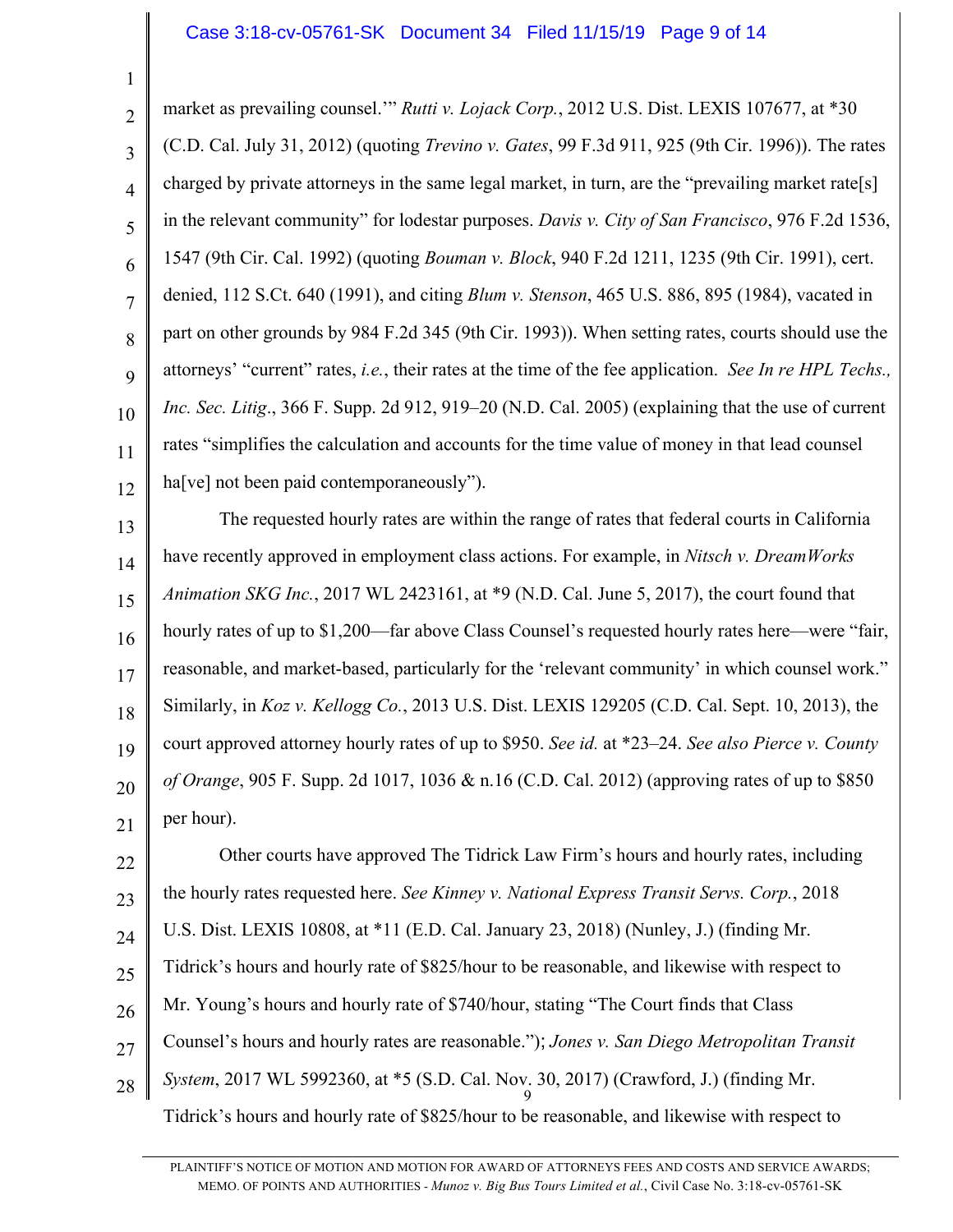2

3

5

7

8

9

Mr. Young's hours and hourly rate of \$740/hour, stating "The Court finds that counsel's hours and hourly rates are reasonable.").

4 6 The attorneys' fees request here, \$17,500, is about 54% of the lodestar, which is \$32,601.50. Thus, the requested fee award results in a "negative multiplier," which supports a finding that the requested percentage of the fund is reasonable and fair. *See, e.g., Pierce v. Rosetta Stone, Ltd.*, 2013 U.S. Dist. LEXIS 138921, at \*18, 2013 WL 5402120, at \*6 (N.D. Cal. Sept. 26, 2013) ("the requested fee award results in a so-called negative multiplier, which suggests that the percentage of the fund amount is reasonable and fair").

10 11 12 13 14 15 16 17 18 The facts here would warrant a positive multiplier. Indeed, the circumstances described above that support an upward adjustment from the Ninth Circuit's benchmark of 25 percent would also support a positive multiplier. For example, in *Boyd v. Bank of Am. Corp*., 2014 U.S. Dist. LEXIS 162880 (C.D. Cal. Nov. 18, 2014), the court considered those same factors in approving a 30% award where the lodestar was significantly less than the amount requested, such that the court accepted a multiplier of 2.58. *See id.* at \*31 (finding that a multiplier of 2.58 is "not out of the range of fees awarded for class action settlements" and citing *Vizcaino v. Microsoft Corp.*, 290 F.3d 1043, 1051 n.6 (9th Cir. 2002) for its "finding [that] multiples ranging from one to four are frequently applied in common fund cases").

19 20 21 22 23 24 25 Alternatively, in assessing reasonableness, courts often refer to the "*Laffey*" matrix, "[a] widely recognized compilation of attorney . . . rate data" for the District of Columbia, "so named because of the case that generated the index," *Laffey v. Northwest Airlines, Inc*., 572 F. Supp. 354 (D.D.C. 1983). *In re Chiron Corp. Sec. Litig.*, 2007 U.S. Dist. LEXIS 91140, at \*18-19, 2007 WL 4249902, \*6 (N.D. Cal. Nov. 30, 2007). *See also Langer v. Dodaiton, Inc.*, 2015 U.S. Dist. LEXIS 64805, at \*36-39 & n.53 (C.D. Cal. May 18, 2015) (noting that the court "looks to the the Laffey Matrix as merely another factor bearing on reasonableness")

26 27 28 10 Of course, several years have passed since the *In re Chiron* decision, and, as noted above, when setting rates, courts should use attorneys' current rates. In addition, since the time that *In re Chiron* was decided, an "adjusted" *Laffey* matrix has been published "using a methodology advocated by economist Dr. Michael Kavanaugh" that "has been used by the United States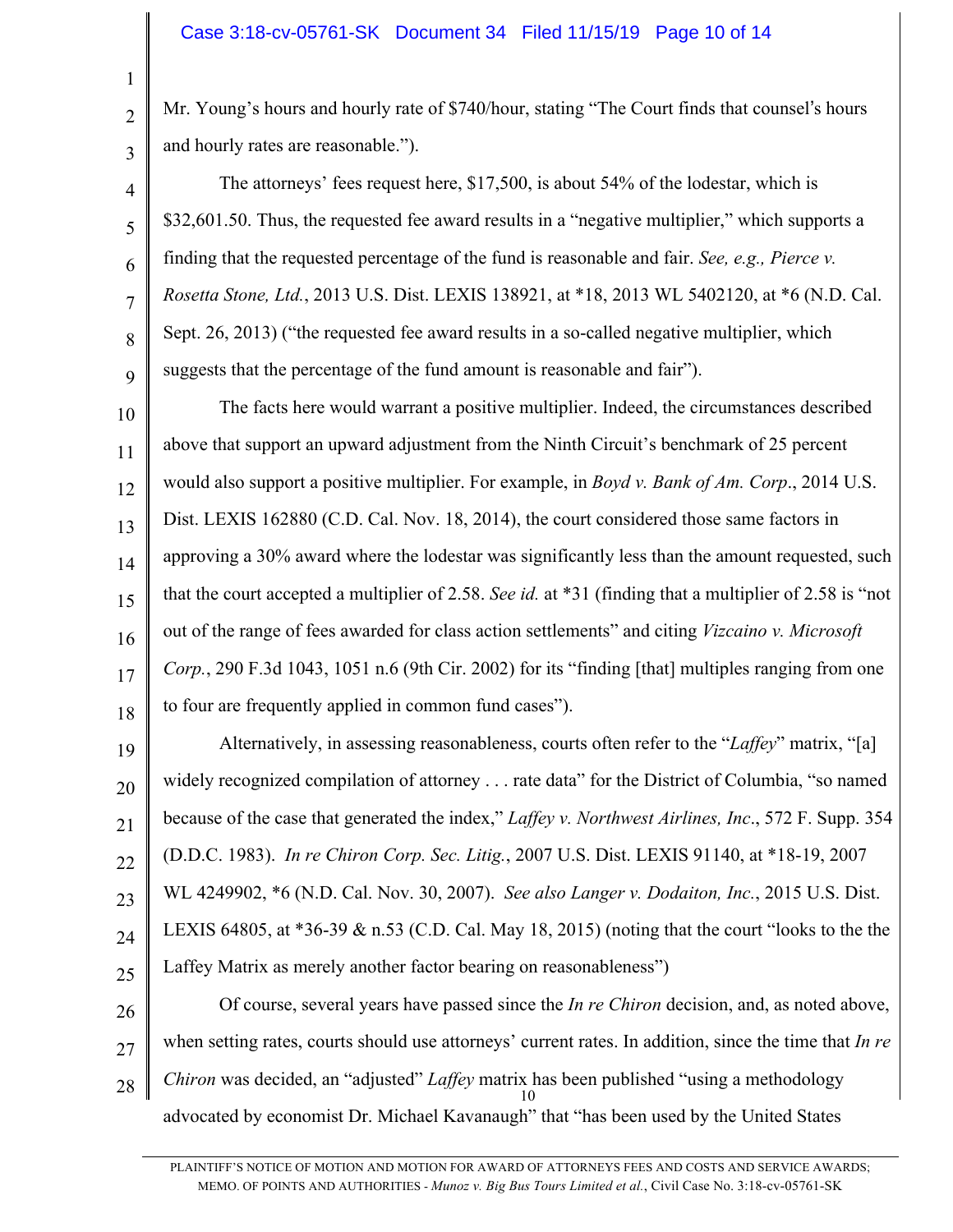### Case 3:18-cv-05761-SK Document 34 Filed 11/15/19 Page 11 of 14

1

2

3

4

5

6

7

8

9

10

District Court for the District of Columbia to determine the amount of a reasonable fee." *Bywaters v. United States*, 670 F.3d 1221, 1226 n.4 (Fed. Cir. 2012). As explained by the Federal Circuit, the adjusted *Laffey* matrix "more accurately reflects the prevailing rates for legal services." *Id. See also Hash v. United States*, 2012 U.S. Dist. LEXIS 53098, at \*62, 2012 WL 1252624, at \*22 (D. Idaho Apr. 13, 2012) (agreeing that the "adjusted" Laffey matrix "is the most accurate representation of rates for legal services . . . giv[ing] weight to the Federal Circuit's recent statement implying acceptance of the use of the Updated Laffey Matrix") (citing *Bywaters*, 670 F.3d at 1226 n.4). A copy of the current, adjusted Laffey matrix is attached as Exhibit 1 to the Declaration of Steven G. Tidrick, Esq. filed herewith.

11 12 13 14 15 16 17 Furthermore, according to an article reporting on a survey of law firm billing rates published in the August 10, 2012 edition of the *San Francisco Daily Journal*, reasonable hourly rates for attorneys in the San Francisco Bay Area are significantly higher than the rates indicated by the *Laffey* Matrix. According to that survey, the 2012 average billing rate in the San Francisco market was \$675 for a partner, up from \$654 in 2011, and \$482/hour for an associate, up from \$449/hour in 2011. A true and correct copy of that article is attached as Exhibit 3 to the Declaration of Steven G. Tidrick, Esq. filed herewith.

18 19 20 21 22 23 24 25 The hourly rates set forth in the *San Francisco Daily Journal* reflect those charged where full payment is expected promptly upon the rendition of the billing and without consideration of factors other than hours and rates. If any substantial part of the payment were to be contingent or deferred for any substantial period of time, the fee arrangement would typically be adjusted so as to compensate the attorneys for those factors. Fee awards are almost always determined based on current rates, *i.e.*, the attorney's rate at the time when a motion for fees is made, rather than the historical rate at the time the work was performed. This is a common and accepted practice that compensates attorneys for the delay in being paid.

26 27 28 11 In cases where compensation is contingent on success, attorneys generally expect to receive significantly higher effective hourly rates, particularly where, as in this case, the result is uncertain. As the case law recognizes, this does not result in any undue "bonus" or "windfall." In the legal marketplace, a lawyer who assumes a significant financial risk on behalf of a client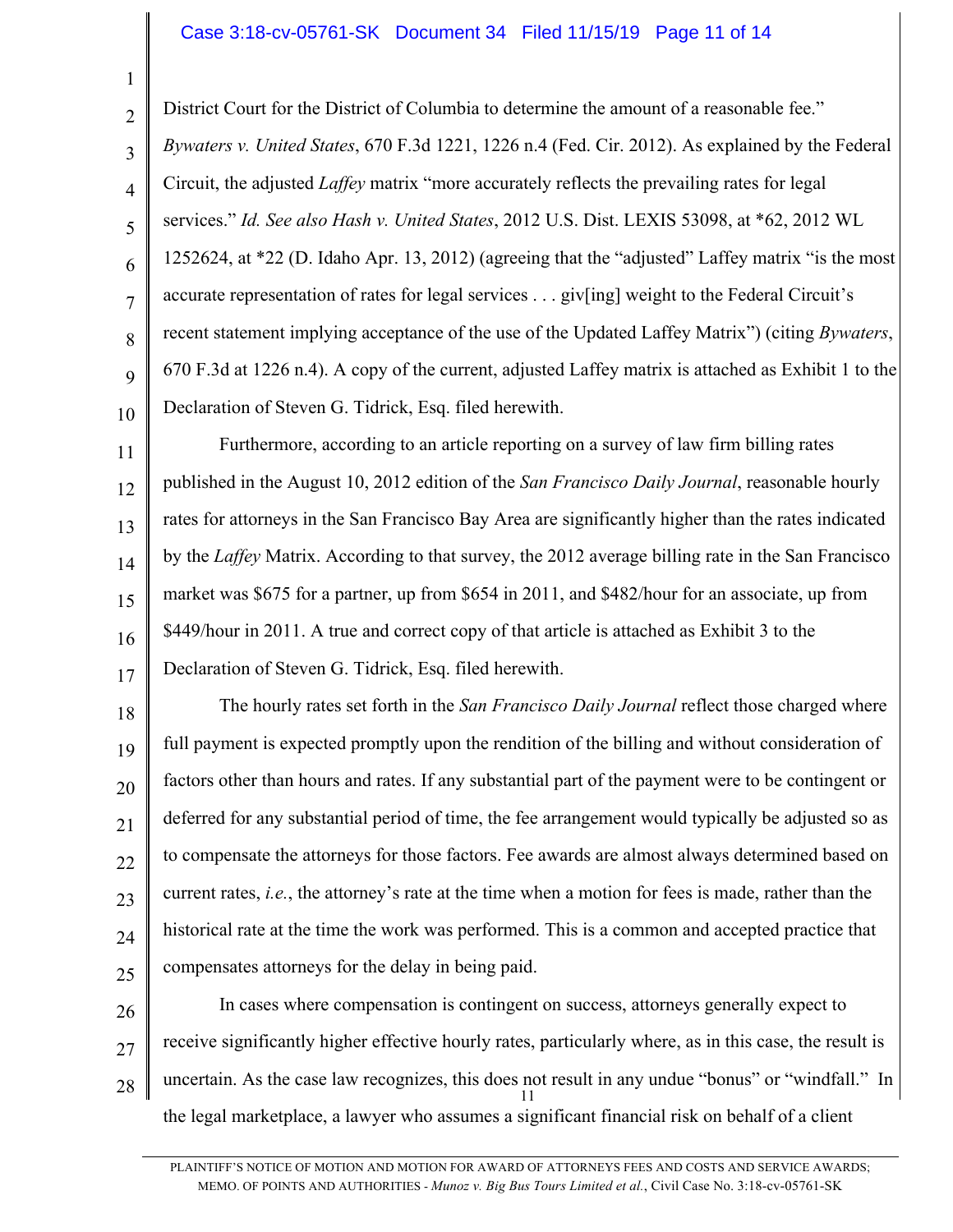# Case 3:18-cv-05761-SK Document 34 Filed 11/15/19 Page 12 of 14

reasonably expects that his or her compensation will be significantly greater than if no risk was involved (for example, if the client paid the bill on a monthly basis), and that the greater the risk, the greater the "enhancement." Adjusting court-awarded fees upward in contingent fees cases to reflect the risk of recovering no compensation whatsoever for hundreds of hours of labor makes those fee awards consistent with the legal marketplace, and thus helps to ensure that meritorious cases will be prosecuted, important public policies will be enforced, and individuals with meritorious legal claims will be better able to obtain qualified attorneys.

9 10 For all these reasons, Class Counsel's attorneys' fee request of \$17,500—substantially lower than their lodestar—is therefore reasonable.

11

1

2

3

4

5

6

7

8

#### **D. Class Counsel's Requested Expense Reimbursement Is Proper**

12 13 14 15 16 17 18 19 20 21 22 23 24 25 26 27 28 12 "The prevailing view is that expenses are awarded in addition to the fee percentage.'" *Jefferson v. H&M Hennes & Mauritz*, L.P., 2013 U.S. Dist. LEXIS 2875, at \*9 (C.D. Cal. Jan. 7, 2013) (quoting 1 Alba Conte, Attorney Fee Awards § 2:08 at 50–51). To date, Plaintiff's counsel have advanced all costs incurred in this case. As reflected in the declaration of Steven G. Tidrick, the total incurred litigation expenses are \$1,089.51, and do not include the modest, but real, expenses that will be incurred in the future. These costs are reasonable. *See* Tidrick Decl. ¶ 17 & Ex. 4. *See generally Odrick v. UnionBanCal Corp*., 2012 WL 6019495, at \*6, 2012 U.S. Dist. LEXIS 171413, at \*17 (N.D. Cal. Dec. 3, 2012) (in a common-fund settlement, noting that class counsel were seeking reimbursement of "costs for a retained expert, mediation, travel, copying, mailing, legal research, and other litigation-related costs," and concluding that "reimbursement of these costs and expenses in their entirety is justified"); *Knight v. Red Door Salons, Inc.*, 2009 U.S. Dist. LEXIS 11149, at \*20 (N.D. Cal. Feb. 2, 2009) (in a common-fund settlement, stating that class counsel's expenses "relate to online legal research, travel, postage and messenger services, phone and fax charges, court costs, and the costs of travel"; that "[a]ttorneys routinely bill clients for all of these expenses"; and that "it is therefore appropriate for counsel here to recover these costs from the [s]ettlement [f]und"). The request should therefore be approved in full.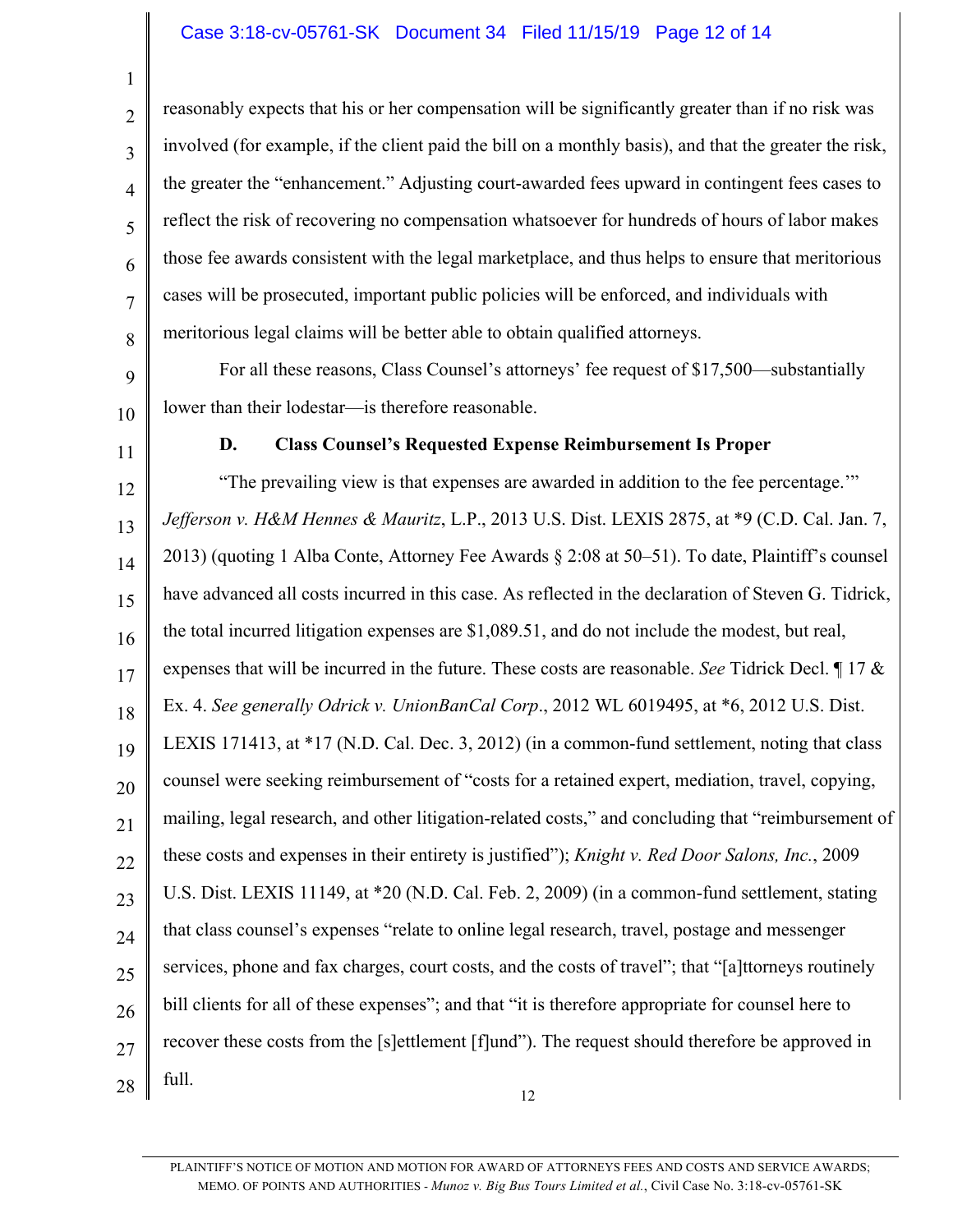# **E. The Requested Enhancement Payment Is Reasonable**

3 4 5 6 7 8 9 10 11 12 13 14 15 16 The court has discretion to award "enhancement," "incentive," or "service" awards to compensate plaintiffs for work done on behalf of the class and in consideration of the risk undertaken in prosecuting the action. *Rodriguez v. West Publ'g Corp*., 563 F.3d 948, 958-59 (9th Cir. 2009). Courts often assess the reasonableness of the award by taking into consideration:  $(1)$  the risk to the class representative in commencing a suit, both financial and otherwise; (2) the notoriety and personal difficulties encountered by the class representative; (3) the amount of time and effort spent by the class representative; (4) the duration of the litigation; and (5) the personal benefit (or lack thereof) enjoyed by the class representative as a result of the litigation." *Van Vranken v. Atl. Richfield Co.*, 901 F. Supp. 294, 299-300 (N.D. Cal. 1995) (approving incentive award of fifty thousand dollars (\$50,000)). *See also Graham v. Overland Solutions, Inc.*, 2012 U.S. Dist. LEXIS 130113, at \*22-23 (S.D. Cal. Sept. 12, 2012) (preliminarily approving settlement that requested service awards of \$25,000 each for class representatives). Some courts have held that an incentive award of five thousand dollars (\$5,000) is presumptively reasonable. *See, e.g., Pierce,* 2013 WL 5402120, at \*6 (citations omitted).

17 18 19 20 21 22 23 24 25 Enhancement awards serve a function more than just reimbursement for time; they are to overcome the fear of reprisal, real or perceived. *See, e.g., Rodriguez,* 563 F.3d at 958-59 (such awards "are intended to compensate class representatives for work done on behalf of [a] class, to make up for financial or reputational risk undertaken in bringing the action, and, sometimes, to recognize their willingness to act as a private attorney general"), vacated on other grounds, 688 F.3d 645, 660 (9th Cir. 2012). Courts should consider "the risk to the class representative in commencing suit, both financial and otherwise," as well as "the amount of time and effort spent by the class representative." *Smith v. CRST Van Expedited, Inc*., 2013 U.S. Dist. LEXIS 6049, at \*16, 2013 WL 163293 at \*6 (S.D. Cal. Jan. 14, 2013).

26 27 28 13 The enhancement payment requested for the Plaintiff, Victor Munoz, in the amount of \$5,000, is reasonable and warranted. The amount requested is justified by his service to the class. Mr. Munoz spent at least 20 hours of his personal time assisting in the prosecution of the lawsuit,